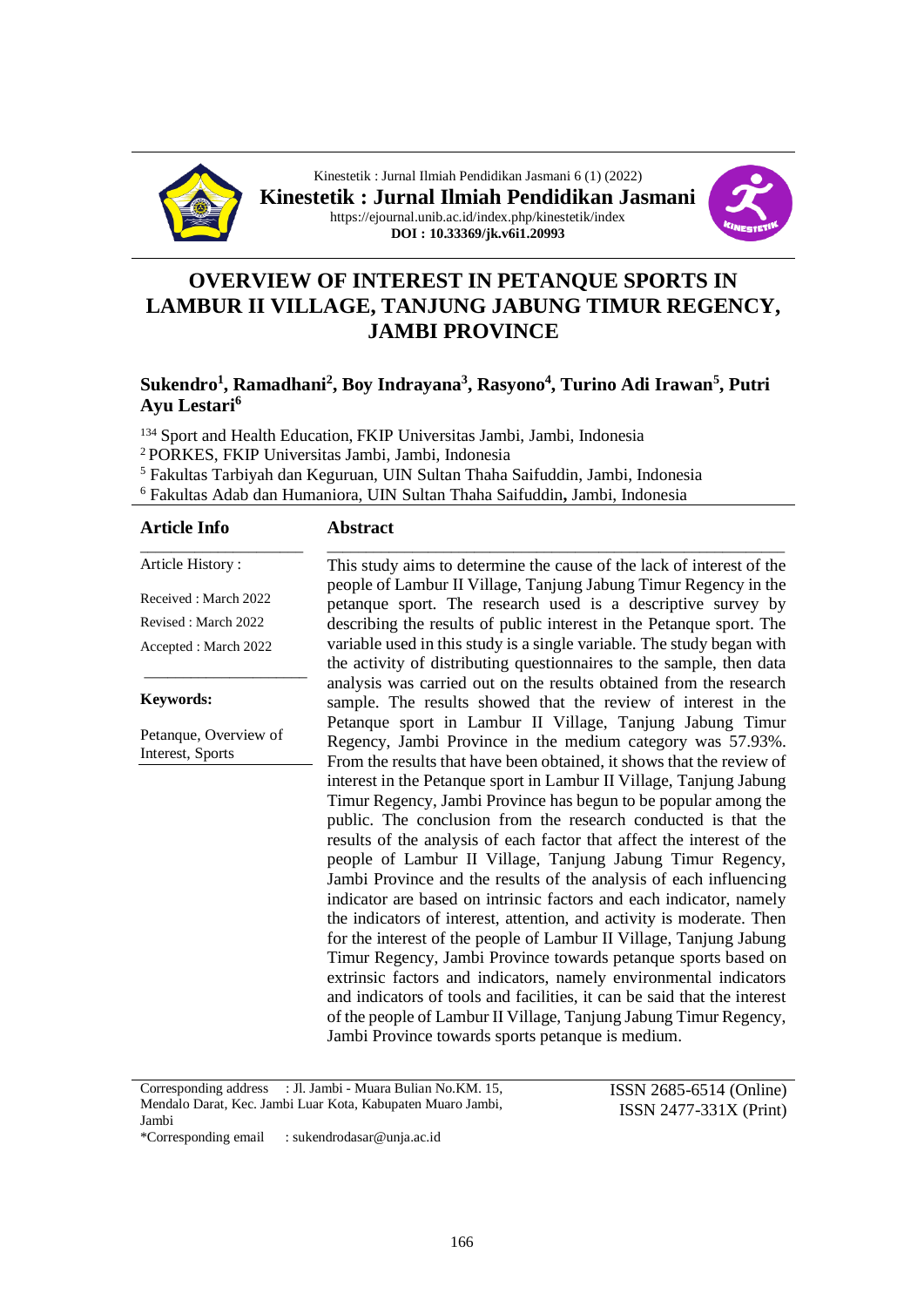### **INTRODUCTION**

In carrying out sports, humans have different goals, this is because each human being does sports according to their desired goals. According to Sajoto (1988), there are four basic goals for people to carry out sports activities:

- 1. They do sports activities for recreation
- 2. Those who carry out sports activities for educational purposes
- 3. They carry out sports activities with the aim of achieving a level of physical fitness
- 4. They carry out sports activities to achieve achievement as the last target.

For a student, sports is a place to play to get a sense of pleasure, besides that it is also to achieve achievements. This achievement is the highest result achieved by a long process that has goals and targets. To achieve the goal, effort is needed through directed planning and implementation.

Sport has also become a necessity for every human being, because people are increasingly aware that exercise is very useful for improving fitness, freshness, and health. By doing sports activities, work productivity will be increased. Therefore many people take advantage of their free time and place to do sports activities and some even do sports with programs that have been made by their instructors.

One of the new types of sports that is gaining popularity in Indonesia is petanque. Although it is a new sport in Indonesia, Petanque is actually a sport that already has a name in the world, countries that are strong and consistently develop petanque are countries that have been colonized by France, the country that gave birth to this sport.

Pétanque is a form of boules game that aims to throw an iron ball (bosi) as close as possible to a wooden ball called a cochonnet or jake and the feet must be in a small circle. This game can be played on hard ground, and can also be played on grass, sand or other ground surfaces.

The sport of petanque in Jambi Province has excellent achievements and has produced outstanding athletes who have strengthened the Indonesian national team several times in international competitions. However, the public's interest in this sport is arguably very low, although there are wide opportunities for this sport to excel. Especially for youth and youth who want to excel, to foster interest in the community the provincial government seeks to compete in the petanque sport in Jambi 2018 and it can be ascertained that this sport has spread in the district city of Jambi Province.

Researchers have also made observations on urban districts in the Jambi Province, namely Tanjung Jabung Timur district, especially Lambur II Village, in this village there are still very few enthusiasts for petanque sports, we can see from there are only a few people who join the TJT petanque club and the majority consist of junior high and high school students. SMA/SMK, it is very unfortunate because this sport does not use age, practically all ages can play this sport, from children to adults to the elderly. This shows that there is still little public interest in the petanque sport in the village of Lambur II. Although the government has provided assistance in the form of a field, thanks to the intervention of the field coach, it has given birth to athletes who have strengthened the Indonesian national team several times in international competitions. Based on the observations that the authors have made so far, it appears that the interest of the people of Lambur II in particular to the sport of petanque is still very little even though the government has supported the development of this sport that giving birth to high-achieving athletes, having facilities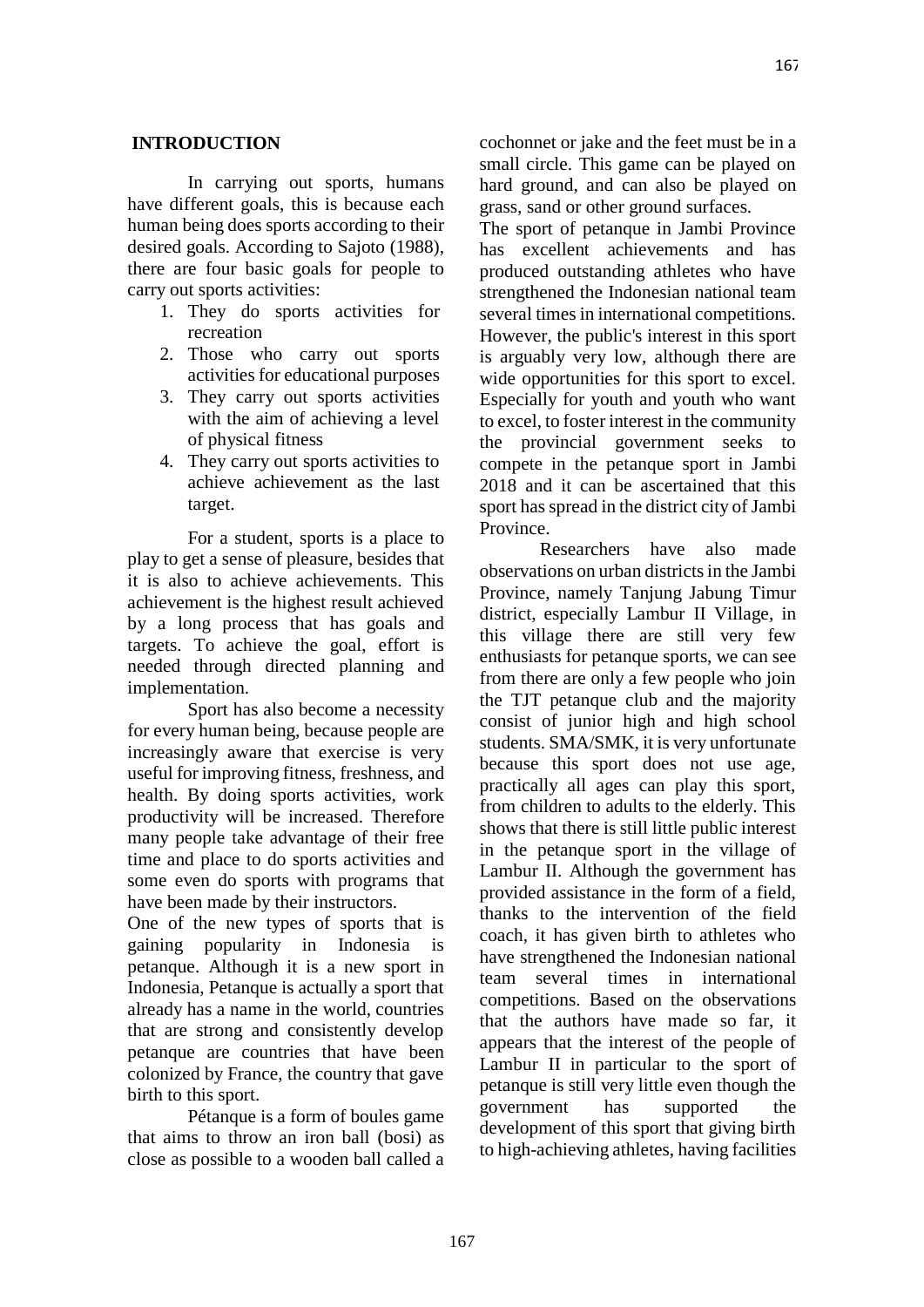Based on the existing problems, the researcher wants to conduct a study with the title "Overview of Interests in Petanque Sports in Lambur II Village, Tanjung Jabung Timur Regency, Jambi Province .

# **METHODS**

This research was conducted on June  $15<sup>th</sup> - July 23<sup>rd</sup>$ , 2021 in Lambur II Tanjung Jabung Timur Jambi Province. The type of research carried out is descriptive survey research by describing the results of public interest in the Petanque sport.The variable in this study is a single variable, namely the Review of Interests in Petanque Sports in Lambur II Village, Tanjung Jabung Timur Regency, Jambi Province, for petanque sports.The interest in petanque sports referred to in this study is the tendency within the community in terms of interest, attention, activities, environment and tools or facilities for doing petanque sports. This research was conducted in the Lambur II Village, Tanjung Jabung Timur Regency, Jambi Province.The research was carried out starting with the activity of distributing questionnaires to the sample. Then the data analysis was carried out on the results obtained from the research sample.

# **Participant**

The population is a generalization area consisting of objects and subjects that have certain qualities and characteristics determined by the researcher to be reviewed and conclusions drawn. The population of this research is the village community of Lambur II Tanjung Jabung Timur Regency Jambi Province, because it is considered to have met the quality criteria and characteristics that have been determined.

# **Sampling procedure**

The sample is part or representative of the population under study (Arikunto, 2010: 174). So in this case the researcher has criteria for the sample that will fill out the questionnaire, namely starting from children aged 11 years, early adolescents aged 12-16 years, late adolescents aged 17-25 to late adulthood. Namely those who come from the Lambur II Village Tanjung Jabung Timur Regency Jambi Province. The total population at the end of February was 4,350 people consisting of 2,164 men and 2,186 women. According to Arikunto states "If the study has several hundred subjects in the population, they can determine a sample of approximately 10- 15% or 20-25% or more of the total population. Based on the research population that the research sample is part of the population or the entire research population, the sample in this study was taken 10% of the people of Lambur II Village Tanjung Jabung Timur Regency, Jambi Province. Sampling was carried out using the Simple Random Sampling technique which was carried out randomly, so the number of samples in this study was  $10\%$  x  $4,350 = 435$  respondents, so the number of samples in this study was 435 villagers of Lambur II, Tanjung Jabung Timur Regency, Jambi Province.

# **Data analysis**

According to the research objectives to be achieved, the types of data needed in this study are primary data and secondary data. Primary data in question is data directly obtained by researchers from respondents, in the form of information provided in answering questions in the form of research questionnaires and observations.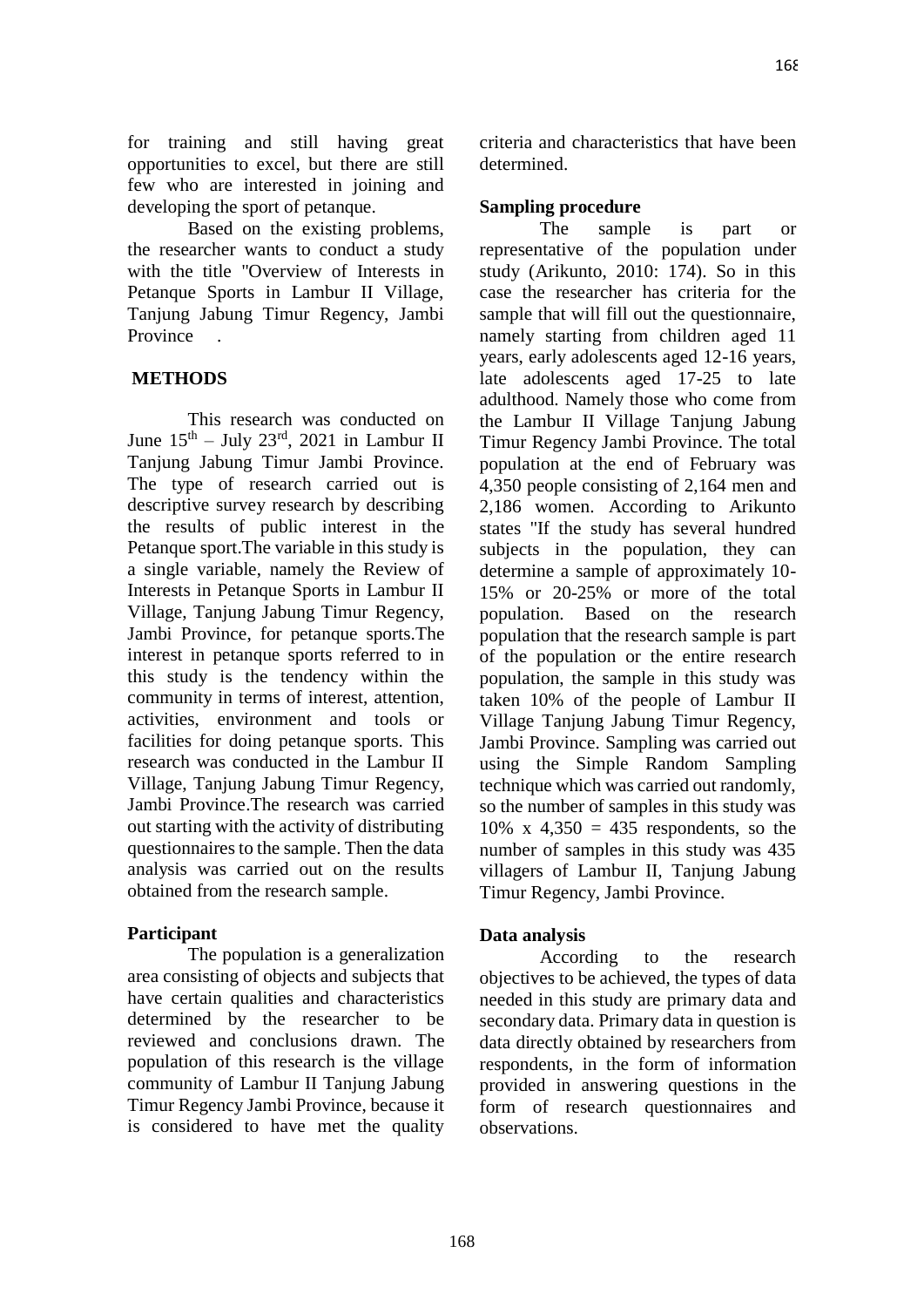In this case the data referred to is "Review of Interest in Petanque Sports in Lambur II Village, Tanjung Jabung Timur Regency, Jambi Province". While secondary data is data that comes from archives about community data obtained from the Village Community of Lambur II Village Tanjung Jabung Timur Regency, Jambi Province.According to (Arikunto, 2010: 189) the data source is the subject of research where the data is attached. So the direct data source from the object that is the subject of research is the Lambur II Village Tanjung Jabung Timur Regency, Jambi Province. In this study, the instrument used was a questionnaire containing statements that would be used to reveal public interest in petanque sports in terms of intrinsic factors (interest, attention, and activity) and extrinsic factors (environment and tools/facilities). The author compiled a research questionnaire directed at supervisor. Then distribute questionnaires to respondents to obtain data on the Interests of Petanque Sports in Lambur II Village, Tanjung Jabung Timur Regency, Jambi Province. In this study, the questionnaire used by the researcher is a closed questionnaire, because the respondent only needs to choose one of the answers that have been provided on the answer sheet. The questionnaire was compiled based on a Likert Scale with five (5) categories of answers as follows: Strongly Agree (SS), Agree (S), Uncertain (RR), Disagree (TS), Strongly Disagree (STS). In each answered by the respondent has a value listed in the table, as follows:

### **Table 1.** Scoring Criteria

|                           | <b>Ouestion Item Score</b> |                        |  |
|---------------------------|----------------------------|------------------------|--|
| <b>Alternative Answer</b> |                            | <b>Positive Negati</b> |  |
|                           |                            | ve                     |  |
| Strongly Agree (SS)       |                            |                        |  |
| Agree $(S)$               |                            |                        |  |
| Uncertain (RR)            |                            |                        |  |
| Disagree (TS)             |                            |                        |  |
| Strongly Disagree (STS)   |                            |                        |  |

According to Sugiyono (2012), in compiling the questionnaire, the following matters must be considered:

- 1. Whether the content of the question is a form of measurement or not.
- 2. The language used in writing the questionnaire (questionnaire) must be adjusted to the respondent's language skills.
- 3. The type in the question or questionnaire statement can be open or closed, and the form may use positive or negative sentences.
- 4. Each question in the questionnaire is not double-barreled, making it difficult for respondents to give answers.
- 5. Each question in the questionnaire instrument should not state things that are not remembered by the respondent, or questions require answers by thinking too hard.
- 6. Questionnaire questions should not lead to only good or bad answers.
- 7. Questions in the questionnaire should not be too long, so that it will saturate respondents to fill out.
- 8. The order of questions in the questionnaire, starting from the
- 9. easy to difficult, or random.
- 10. The questionnaire given to the respondents is a research instrument, which is used to measure the variables to be studied.
- 11. The physical appearance of the questionnaire of various data collection tools will influence the respondents in filling out the questionnaire.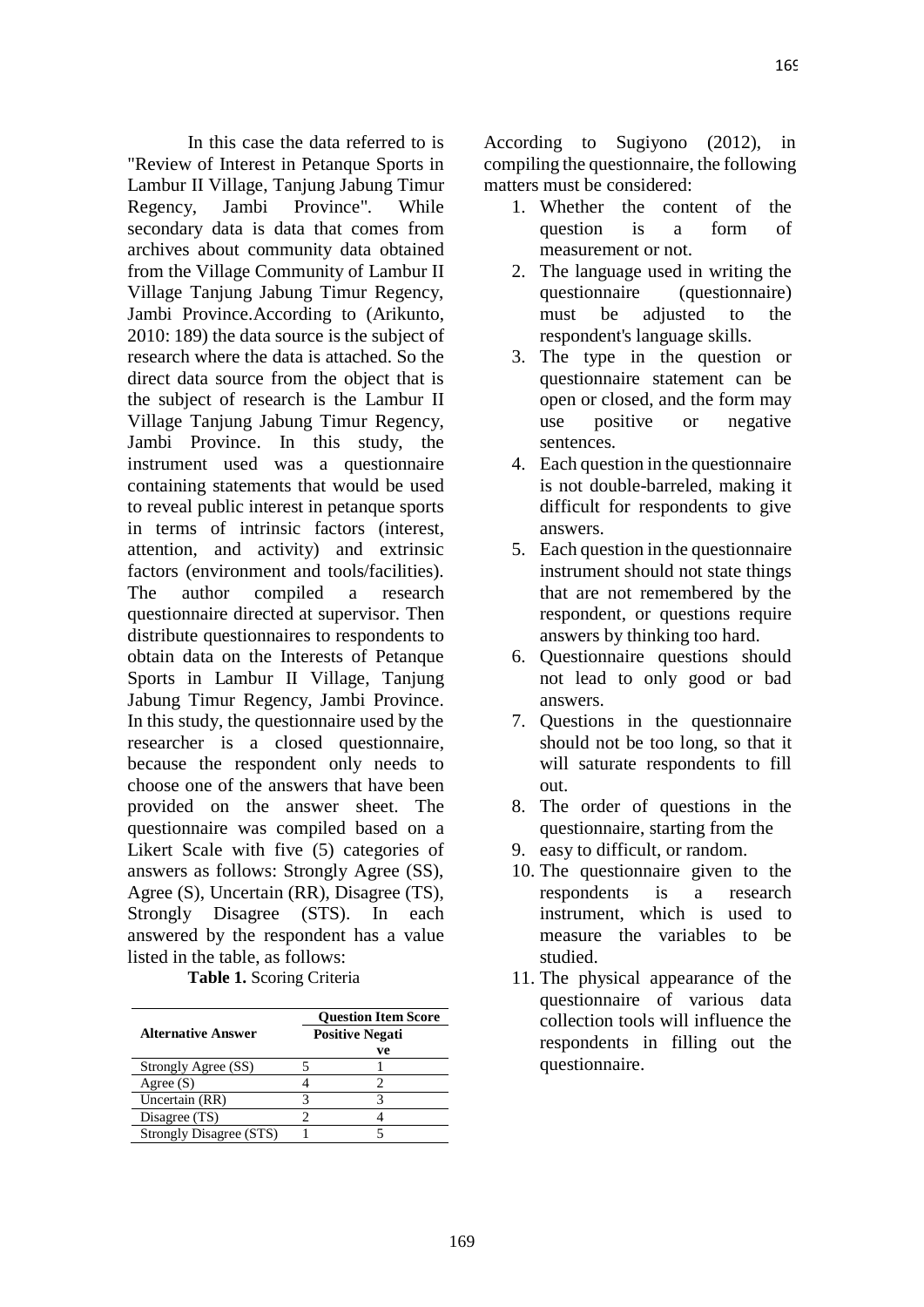**Table 2.** Questionnaire Grid

| Variable            | Factor    | Indicator           | Item Number                                   | Total |
|---------------------|-----------|---------------------|-----------------------------------------------|-------|
| Student<br>Interest | Intrinsic | Interest            | 1, 2, 3, 4, 5, 6, 7, 8,<br>9, 10, 11, 12      | 12    |
|                     |           | Attention           | 13, 14, 15, 16                                |       |
|                     |           | Activity            | 17, 18, 19, 20, 21,<br>22, 23, 24, 25, 26, 27 | 11    |
|                     | Extrinsic | Environm<br>ent     | 28, 29, 30, 31, 32,<br>33, 34, 35, 36         | 9     |
|                     |           | Tool/Faci<br>litis  | 37, 38, 39, 40, 41, 42                        | 6     |
|                     |           | <b>Total Number</b> |                                               | 42    |

After all data has been collected and processed, because this type of research is descriptive, the analytical technique can be used is to use a frequency distribution technique (descriptive statistics) with percentage calculations, as explained "If a study aims to get an overview or find something as it is about an object under study, the analytical technique required is simply to use the percentage calculation''. According to Riduwan (2009), to give meaning to the existing scores, forms or groups are made according to the existing levels. The category consists of five categories, namely very high, high, medium, low, and very low. With the score interpretation criteria as follows.

**Table 3. Range of values**

| No. | <b>Range of Values</b> | Categories  |
|-----|------------------------|-------------|
| l.  | 81% - 100%             | Very Strong |
| 2.  | 61% - 80%              | Strong      |
| 3.  | 41% - 60%              | Enough      |
| 4.  | 21% - 40%              | Weak        |
|     | 0% - 20%               | Very Weak   |

## **RESULT**

This research variable is a single variable, namely a review of interest in the Petanque sport in Lambur II Village, Tanjung Jabung Timur Regency, Jambi Province. Research data obtained from questionnaires filled out by respondents. Interest data previously analyzed will be described, with the aim of facilitating the presentation of research data. Interest in petanque exercise was observed in two factors, namely intrinsic factors consisting of indicators of interest, indicators of attention, indicators of activity and extrinsic factors consisting of environmental indicators and indicators of tools/facilities.

The factors that make up the Review of Interest in Petanque Sports in Lambur II Village, Tanjung Jabung Timur Regency, Jambi Province consist of 2 factors, namely intrinsic factors consisting of: interest indicators, attention indicators, activity indicators; extrinsic factors consist of, environmental indicators and indicators of tools/facilities. The analysis of each factor is described as follows:

### Intrinsic factor

Overview of Interest in Petanque Sports in Lambur II Village, Tanjung Jabung Timur Regency, Jambi Province , was measured by a questionnaire totaling 27 questions. From the results of data analysis carried out, obtained an average of 87.73 and standard deviation of 13.73. The frequency distribution of intrinsic factor can be seen in the following table.

Table 4. Frequency distribution of interest in petanque sports in Lambur II Village

|                      |         |       | ັ          |
|----------------------|---------|-------|------------|
| <b>Interval</b>      | Categor | Freq  | Percentage |
|                      | ies     | uency | $(\%)$     |
| $X \geq 123$         | Very    |       | 0,23       |
|                      | High    |       |            |
| $98 \leq X$          | High    | 114   | 26.21      |
| $\leq$ 122           |         |       |            |
| $73 < X < 97$ Medium |         | 251   | 57,70      |
| $48 \leq X$          | Low     | 68    | 15,63      |
| $\leq 72$            |         |       |            |
| $X \leq 43$          | Very    | 1     | 0.23       |
|                      | Low     |       |            |
| Total                |         | 435   | 100        |

Based on the table above, it can be seen that 1 community (0.23%) has a very high interest in petanque sports, 114 people (26.21%) have a high interest in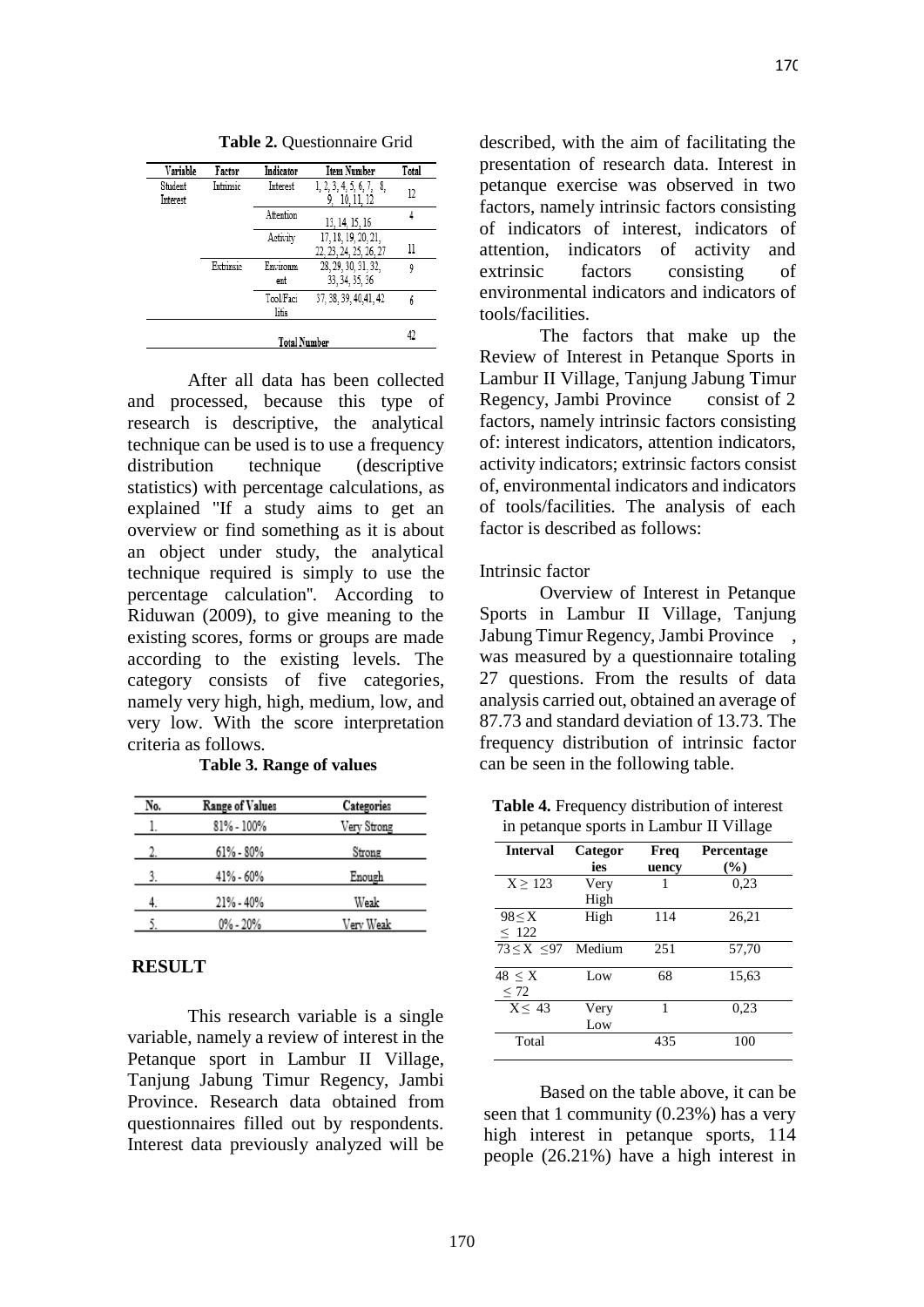petanque sports, 251 people (57.70%) including those who have moderate interest in petanque sports, 68 people (15.63%) belong to the low category and 1 community (0.23%) has very low interest in petanque sports. By looking at the frequency of each category, it can be said that the dominance of interest in the Petanque sport in Lambur II Village, Tanjung Jabung Timur Regency, Jambi Province based on intrinsic factors is between the medium category.The graph of the review of interest in the Petanque sport in Lambur II Village, Tanjung Jabung Timur Regency, Jambi Province based on intrinsic factors is as follows.

## Interested indicator

Overview of Interest in Petanque Sports in Lambur II Village, Tanjung Jabung Timur Regency, Jambi Province, with interest indicators measured by a questionnaire totaling 12 questions. From the results of data analysis conducted, obtained an average of 39.36 and a standard deviation of 7.77. The frequency distribution of intrinsic factor with attractive indicators can be seen in the following table.

**Table 5.** Distribution of interest in petanque sports in Lambur II Village

|                 | мроть ні панной п у піадс |     |          |  |  |
|-----------------|---------------------------|-----|----------|--|--|
| <b>Interval</b> | Cate                      | Fre | Percenta |  |  |
|                 | gorie                     | que | ge (%)   |  |  |
|                 | S                         | ncy |          |  |  |
| $X \geq 58$     | Very                      |     | 0.23     |  |  |
|                 | High                      |     |          |  |  |
| $43 \leq X$     | High                      | 164 | 37,70    |  |  |
| $\leq 57$       |                           |     |          |  |  |
| $28 \le X$      | Medi                      | 234 | 53,79    |  |  |
| $\leq 42$       | um                        |     |          |  |  |
| $13 \leq X$     | Low                       | 35  | 8,05     |  |  |
| $\leq$ 27       |                           |     |          |  |  |
| $X \leq 12$     | Very                      | 1   | 0.23     |  |  |
|                 | Low                       |     |          |  |  |
| Total           |                           | 435 | 100      |  |  |

Based on the table above, it can be seen that as many as 1 community (0.23%) have a very high interest in petanque sports, 164 people (37.70%) have a high interest in petanque sports, 234 people (53.79%) including those who have moderate interest in petanque sports, 35 people (8.05%) are in the low category and 1 community (0.23%) has very low interest in petanque sports. By looking at the frequency of each category, it can be said that the dominance of interest in the Petanque sport in Lambur II Village, Tanjung Jabung Timur Regency, Jambi Province based on intrinsic factors with interest indicators is between the medium category.

## Attention indicator

Overview of Interests in Petanque Sports in Lambur II Village, Tanjung Jabung Timur Regency, Jambi Province with indicators of attention measured by a questionnaire consisting of 4 questions. From the results of data analysis carried out, obtained an average of 13.35 and a standard deviation of 3.30. The frequency distribution of intrinsic factor with attention indicators can be seen in the following table.

| <b>Table 6.</b> Frequency distribution of interest in |
|-------------------------------------------------------|
| petanque sports in Lambur II Village                  |

| <b>Interv</b> | Cate | Fre | Percen |
|---------------|------|-----|--------|
| al            | gori | que | tage   |
|               | es   | ncy | $(\%)$ |
| $X \geq 20$   | Very | 6   | 1,38   |
|               | High |     |        |
| $15 \leq X$   | High | 154 | 35,40  |
| $\leq$ 19     |      |     |        |
| 10<br>$\leq$  | Medi | 208 | 47,81  |
| $\,<$<br>X    | um   |     |        |
| 14            |      |     |        |
| 5 < X         | Low  | 66  | 15,17  |
| $\leq 9$      |      |     |        |
| $X \leq 4$    | Very | 1   | 0,23   |
|               | Low  |     |        |
| Total         |      | 435 | 100    |

Based on the table above, it can be seen that as many as 6 people (1.38%) have a very high interest in the sport of pentanque, 154 people (35.40%) have a high interest in cricket, 208 people (47.81%) including have a moderate interest in cricket, 66 people (15.17%) are in the low category and 1 community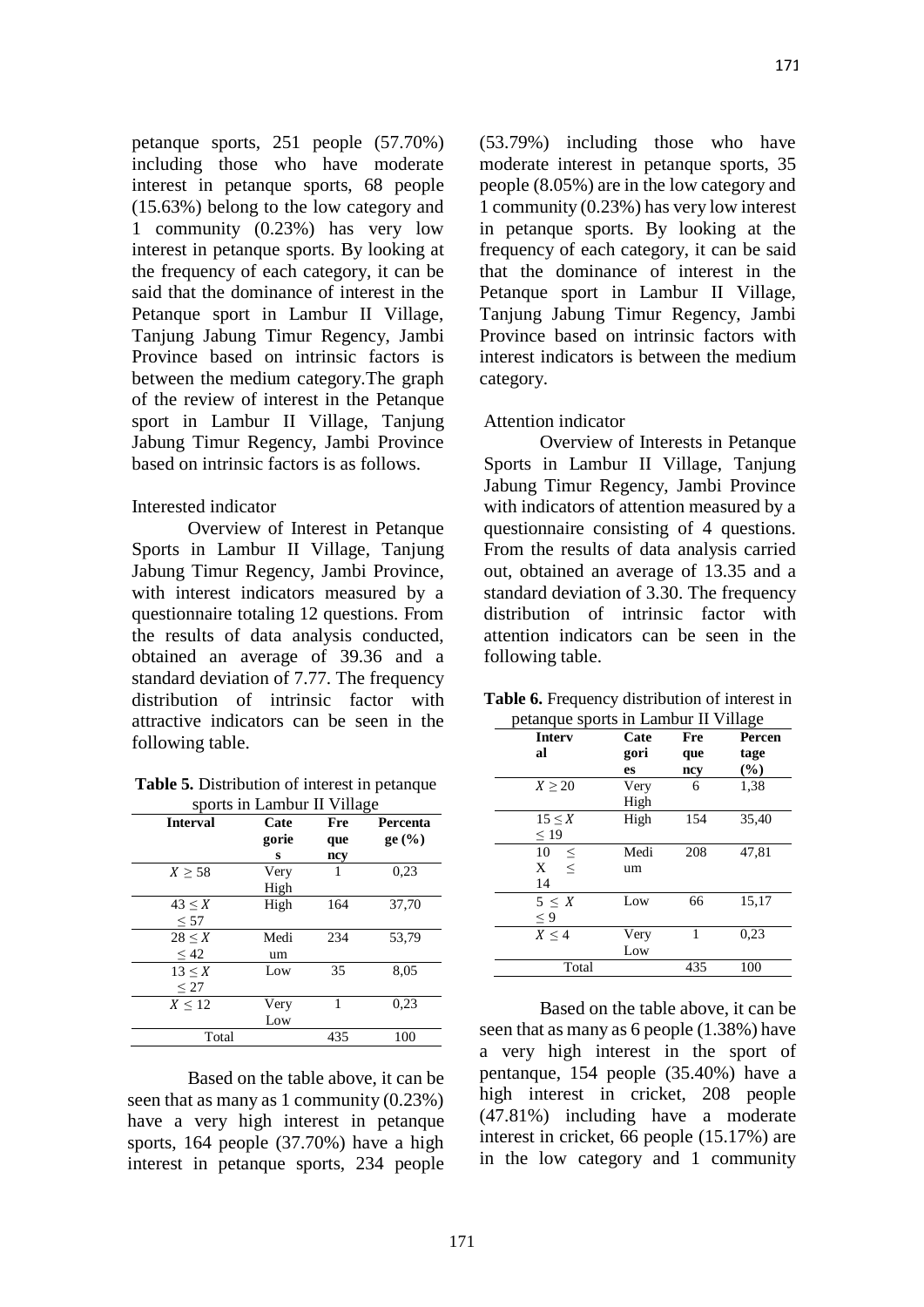(0.23%) has a very low interest in petanque sports. By looking at the frequency of each category, it can be said that the dominance of interest in the Petanque sport in Lambur II Village, Tanjung Jabung Timur Regency, Jambi Province based on intrinsic factors with attention indicators is the medium category.

The graph of the overview of interest in the Petanque sport in Lambur II Village, Tanjung Jabung Timur Regency, Jambi Province based on intrinsic factors is as follows.

a. Activity indicator

Overview of Interest in Petanque Sports in Lambur II Village, Tanjung Jabung Timur Regency, Jambi Province with activity indicators measured by a questionnaire totaling 11 questions. From the results of data analysis conducted, obtained an average of 35.02 and a standard deviation of 4.69. The frequency distribution of intrinsic factor with activity indicators can be seen in the following table.

| <b>Table 7.</b> Frequency distribution of interest in |
|-------------------------------------------------------|
| petanque sports in Lambur II Village                  |

| <b>Interval</b> | <b>Categories Freque</b> |                | Percenta |
|-----------------|--------------------------|----------------|----------|
|                 |                          | ncy            | $ge($ %) |
| $X \geq$        | Very                     | 3              | 0.69     |
| 48              | High                     |                |          |
| 39 <            | High                     | 96             | 22,07    |
| $X \leq$        |                          |                |          |
| 47              |                          |                |          |
| 31 <            | Medium                   | 258            | 59,31    |
| $X \leq$        |                          |                |          |
| 38              |                          |                |          |
| $23 \leq$       | Low                      | 76             | 17,47    |
| $X \leq$        |                          |                |          |
| 30              |                          |                |          |
| $X \leq$        | Very                     | $\overline{c}$ | 0.46     |
| 21              | Low                      |                |          |
| Total           |                          | 435            | 100      |

Based on the table above, it can be seen that as many as 3 people (0.69%) have a very high interest in petanque sports, 96 people (22.07%) have a high interest in petanque sports, 258 people (59.31%) including those who have moderate interest in petanque sports, 76 people (17.47%) belong to the low category and 2 people (0.46%) who have a very low interest in petanque sports. By looking at the frequency of each category, it can be said that the dominance of interest in the Petanque sport in Lambur II Village, Tanjung Jabung Timur Regency, Jambi Province based on intrinsic factors with activity indicators is in the medium category.

### Extrinsic factors

Overview of Interest in Petanque Sports in Lambur II Village, Tanjung Jabung Timur Regency, Jambi Province , was measured by a questionnaire totaling 15 questions. From the results of data analysis, it was obtained an average of 44.09 and a standard deviation of 10.72. The frequency distribution of extrinsic factors can be seen in the following table.

| <b>Table 8.</b> Distribution of the frequency of |  |  |  |
|--------------------------------------------------|--|--|--|
| interest in petanque sports in Lambur II         |  |  |  |

|                 | Village                  |     |          |
|-----------------|--------------------------|-----|----------|
| <b>Interval</b> | <b>Categories Freque</b> |     | Percenta |
|                 |                          | ncy | ge (%)   |
| $X \geq$        | Very                     | 1   | 0.23     |
| 75              | High                     |     |          |
| $56 \leq$       | High                     | 69  | 15,86    |
| X<              |                          |     |          |
| 74              |                          |     |          |
| $37 \leq$       | Medium                   | 249 | 57,24    |
| $X \leq$        |                          |     |          |
| 55              |                          |     |          |
| $18 \leq$       | Low                      | 115 | 26,44    |
| $X \leq$        |                          |     |          |
| 36              |                          |     |          |
| $X \leq$        | Very                     | 1   | 0.23     |
| 17              | Low                      |     |          |
| Total           |                          | 435 | 100      |

Based on the table above, it can be seen that 1 community (0.23%) has a very high interest in petanque sports, 69 people (15.86%) have a high interest in petanque sports, 249 people (57.24%) including those who have moderate interest in petanque sports, 115 (26.44%) people belong to the low category and 1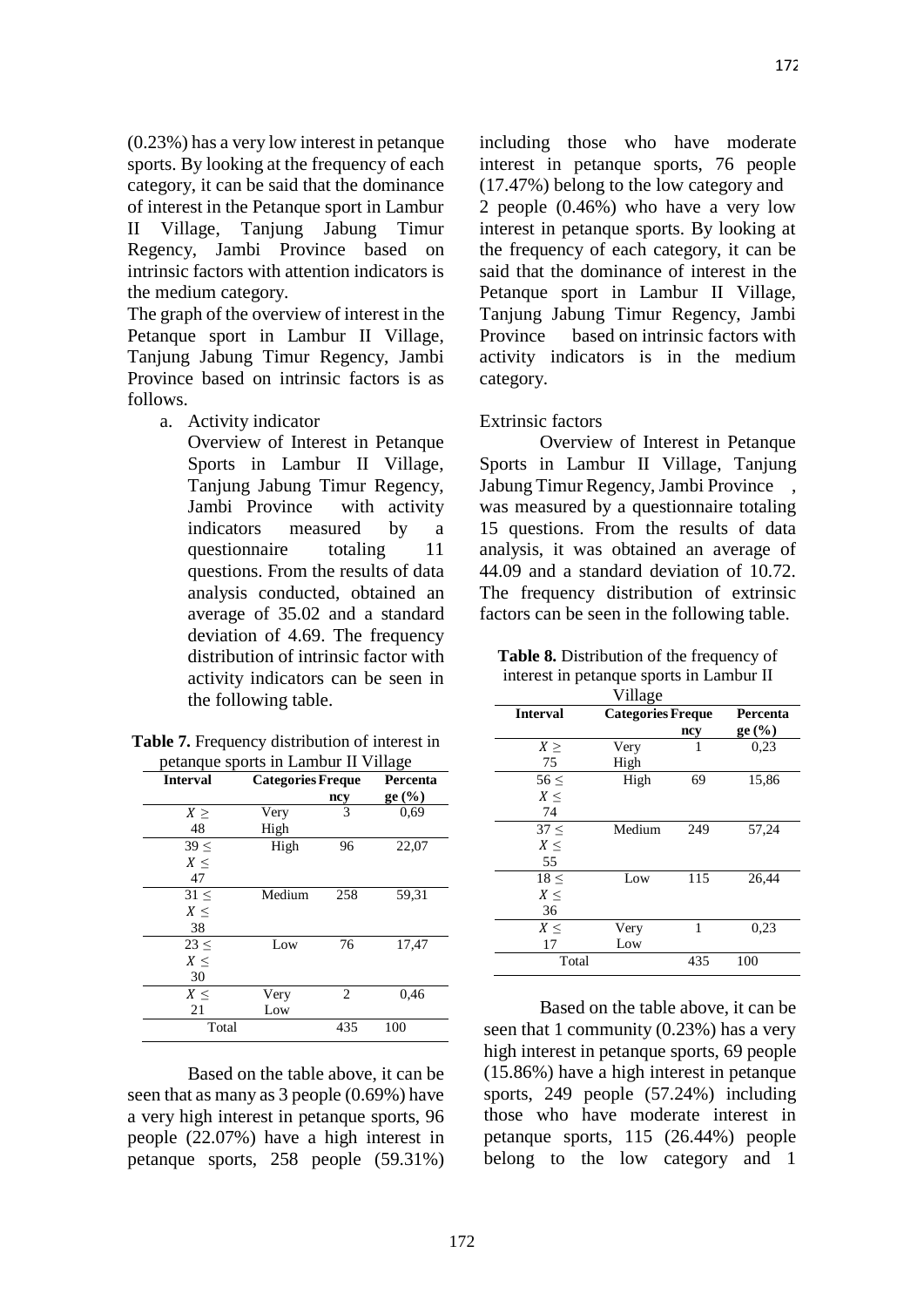community (0.23%) has very low interest in petanque sports. By looking at the frequency of each category, it can be said that the dominance of interest in the Petanque sport in Lambur II Village, Tanjung Jabung Timur Regency, Jambi Province based on extrinsic factors is between the medium category.

#### Environmental indicators

A review of interest in the Petanque sport in Lambur II Village, Tanjung Jabung Timur Regency, Jambi Province with environmental indicators measured by a questionnaire totaling 9 items. From the results of data analysis carried out, obtained an average of 26.45 and a standard deviation of 6.29. The frequency distribution of extrinsic factors with environmental indicators can be seen in the following table.

**Table 9.** Frequency distribution of interest in petanque sports in Lambur II Village

| <b>Interval</b> |        | <b>Categories Frequ</b> |        |
|-----------------|--------|-------------------------|--------|
|                 |        | ency                    | ge (%) |
| $X \geq$        | Very   | 1                       | 0.23   |
| 45              | High   |                         |        |
| 34              | High   | 58                      | 13,33  |
| $\leq X$        |        |                         |        |
| $\leq$          |        |                         |        |
| 44              |        |                         |        |
| 23              | Medium | 255                     | 58,62  |
| $\leq X$        |        |                         |        |
| $\leq$          |        |                         |        |
| 33              |        |                         |        |
| 12              | Low    | 119                     | 27,36  |
| $\leq X$        |        |                         |        |
| $\leq$          |        |                         |        |
| 22              |        |                         |        |
| $X \leq$        | Very   | $\overline{c}$          | 0,46   |
| 11              | Low    |                         |        |
| Total           |        | 435                     | 100    |

Based on the table above, it can be seen that 1 community (0.23%) has a very high interest in petanque sports, 58 people (13.33%) have a high interest in petanque sports, 255 people (58.62%) including have an interest in petanque sports. moderate category for petanque sports,

119 (27.36%) people belong to the low category and 2 (0.46%) people have a low interest in petanque sports. By looking at the frequency of each category, it can be said that the dominance of interest in the Petanque sport in Lambur II Village, Tanjung Jabung Timur Regency, Jambi Province based on extrinsic factors with environmental indicators is in the medium category.

### Indicator tools/facilities

Overview of interest in the Petanque sport in Lambur II Village, Tanjung Jabung Timur Regency, Jambi Province with indicators of tools/facilities measured by a questionnaire totaling 6 questions. From the results of data analysis carried out, obtained an average of 14.87 and a standard deviation of 4.87. The frequency distribution of extrinsic factors with tools/facilities indicators can be seen in the following table.

|  | Table 10. Frequency distribution of interest |                               |  |
|--|----------------------------------------------|-------------------------------|--|
|  |                                              | . . <del>.</del> <del>.</del> |  |

| in petanque sports in Lambur II Village, |                          |     |          |
|------------------------------------------|--------------------------|-----|----------|
| <b>Interval</b>                          | <b>Categories Freque</b> |     | Percenta |
|                                          |                          | ncy | ge (%)   |
| X > 25                                   | Very                     | 8   | 1.84     |
|                                          | High                     |     |          |
| $19 \leq X$                              | High                     | 116 | 26,67    |
| < 24                                     |                          |     |          |
| $13 \leq X$                              | Medium                   | 156 | 35.86    |
| $\leq 18$                                |                          |     |          |
| 7 < X                                    | Low                      | 144 | 33,10    |
| $\leq 12$                                |                          |     |          |
| $X \leq 6$                               | Very                     | 11  | 2.53     |
|                                          | Low                      |     |          |
| Total                                    |                          | 435 | 100      |

Based on the table above, it can be seen that as many as 8 people (1.84%) have a very high interest in petanque sports, 116 people (26.67%) have a high interest in petanque sports, 156 people (35.86%) including those who have moderate interest in petanque sports, 144 (33.10%) people are in the low category and 11 (2.53%) people have low interest in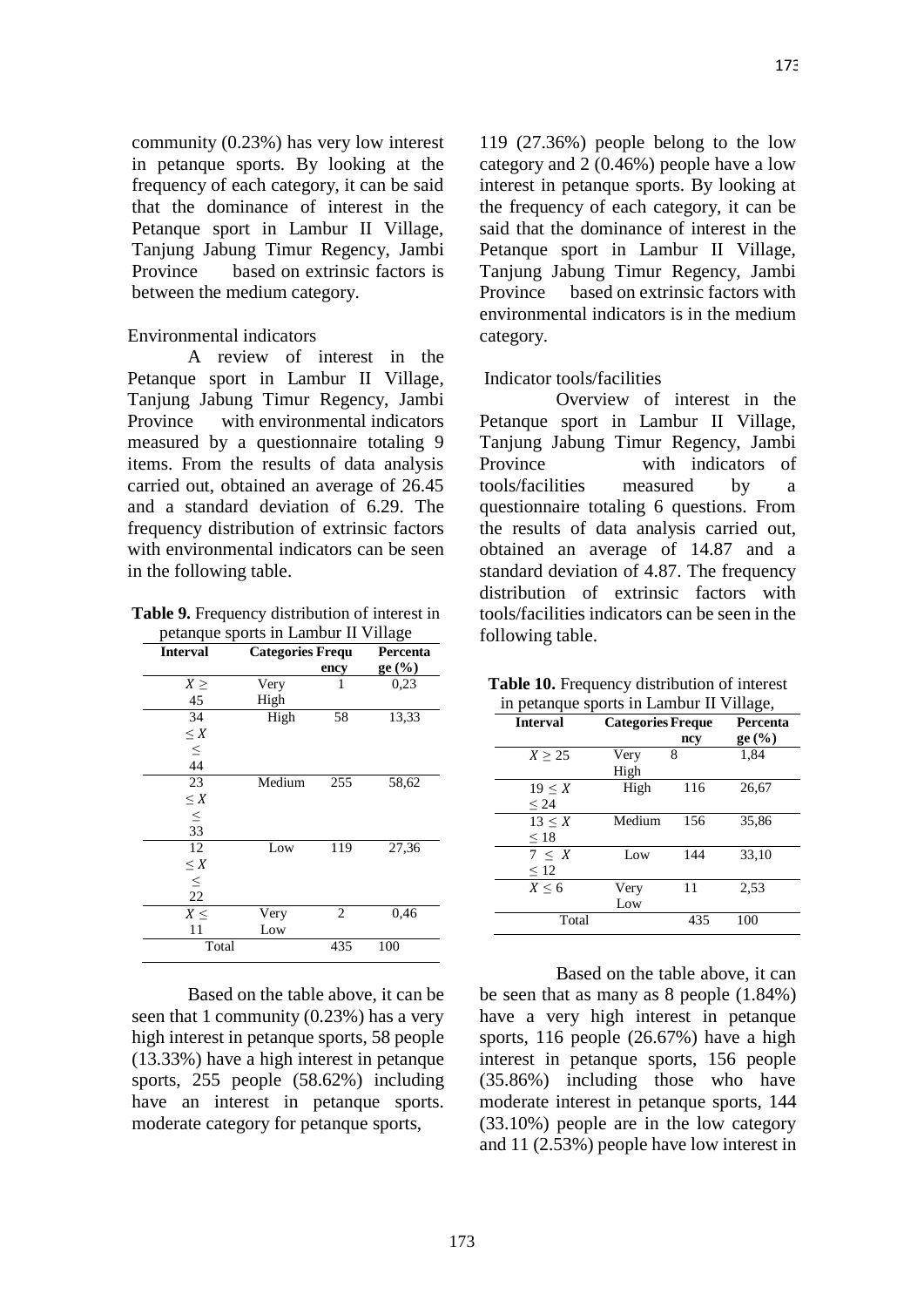petanque sports. By looking at the frequency of each category, it can be said that the dominance of interest in the Petanque sport in Lambur II Village, Tanjung Jabung Timur Regency, Jambi Province based on extrinsic factors with indicators of equipment/facilities is in the high category.

**Table 11.** Data analysis of interest in the petanque sport in Lambur II village

|             | ** °P        |              |      | $\cdots$ |
|-------------|--------------|--------------|------|----------|
| Data        | <b>Nilai</b> | <b>Nilai</b> | Rat  | Std.     |
|             | Minim        | <b>Maksi</b> | a-   | Dev      |
|             | un           | mun          | rata |          |
| Minat       | 43           | 123          | 87,7 | 13,7     |
| intrinsik   |              |              | 3    | 3        |
| Tertarik    | 12           | 58           | 39,3 | 7,77     |
|             |              |              | 6    |          |
| Perhatian   | 4            | 20           | 13,3 | 3.30     |
|             |              |              | 5    |          |
| Aktivitas   | 21           | 47           | 35,0 | 4.69     |
|             |              |              | 2    |          |
| Minat       | 17           | 75           | 44,0 | 10,7     |
| ekstrinsik  |              |              | 9    | 2        |
| Lingkung    | 11           | 45           | 26,4 | 6,29     |
| an          |              |              | 5    |          |
| Alat/fasili | 5            | 25           | 14,8 | 4,88     |
| tas         |              |              | 7    |          |
| Minat       | 85           | 176          | 132. | 17,7     |
|             |              |              | 08   | 3        |
|             |              |              |      |          |

The research data were analyzed using descriptive statistical techniques. The calculation technique uses percentages. The data is categorized into five categories, namely: very high, high, medium, low, very low. Categorization is made based on the average and standard deviation of the results of the descriptive calculations that have been done previously.

Overview of Interest in Petanque Sports in Lambur II Village, Tanjung Jabung Timur Regency, Jambi Province , was measured by a questionnaire totaling 42 questions. From the results of data analysis obtained an average of 132.08 and a standard deviation of 17.73. The distribution of the categorization frequency can be seen below.

|                     | Village                  |      |                                          |
|---------------------|--------------------------|------|------------------------------------------|
| <b>Interval</b>     | <b>Categories Freque</b> | ency | Percent<br>$age\left(\frac{0}{0}\right)$ |
| X > 176             | Very<br>High             | 2    | 0,46                                     |
| $146 \le X \le 175$ | High                     | 99   | 22,7<br>6                                |
| $116 \le X \le 145$ | Medium                   | 252  | 57,9<br>3                                |
| $86 \le X \le 115$  | Low                      | 81   | 18,6<br>2                                |
| $X \leq 85$         | Very<br>Low              | 1    | 0,23                                     |
| Total               |                          | 435  | 100                                      |

| <b>Table 12.</b> Frequency distribution of interest |
|-----------------------------------------------------|
| reviews in petanque sports in Lambur II             |

Based on the table above, it can be seen that as many as 2 people (0.46%) have a very high interest in petanque sports, 99 people (22.76%) have a high interest in petanque sports, 252 people (57.93%) including those who have Medium category interest in petanque sport, 81 people (18.62%) included in the Low category and 1 community (0.23%) who had a Very Low interest in petanque sport.

## **DISCUSSION**

This research was carried out with the aim of knowing a review of the interest in the Petanque sport in Lambur II Village, Tanjung Jabung Timur Regency, Jambi Province . Data collection was carried out in this study using a questionnaire and data analysis was carried out in a quantitative descriptive manner. The results of the analysis show that the review of interest in petanque sports in Lambur II Village, Tanjung Jabung Timur Regency, Jambi Province is in the medium category with the percentage of people who have moderate interest in petanque sports is 57.93%. These results indicate that the branch interest review.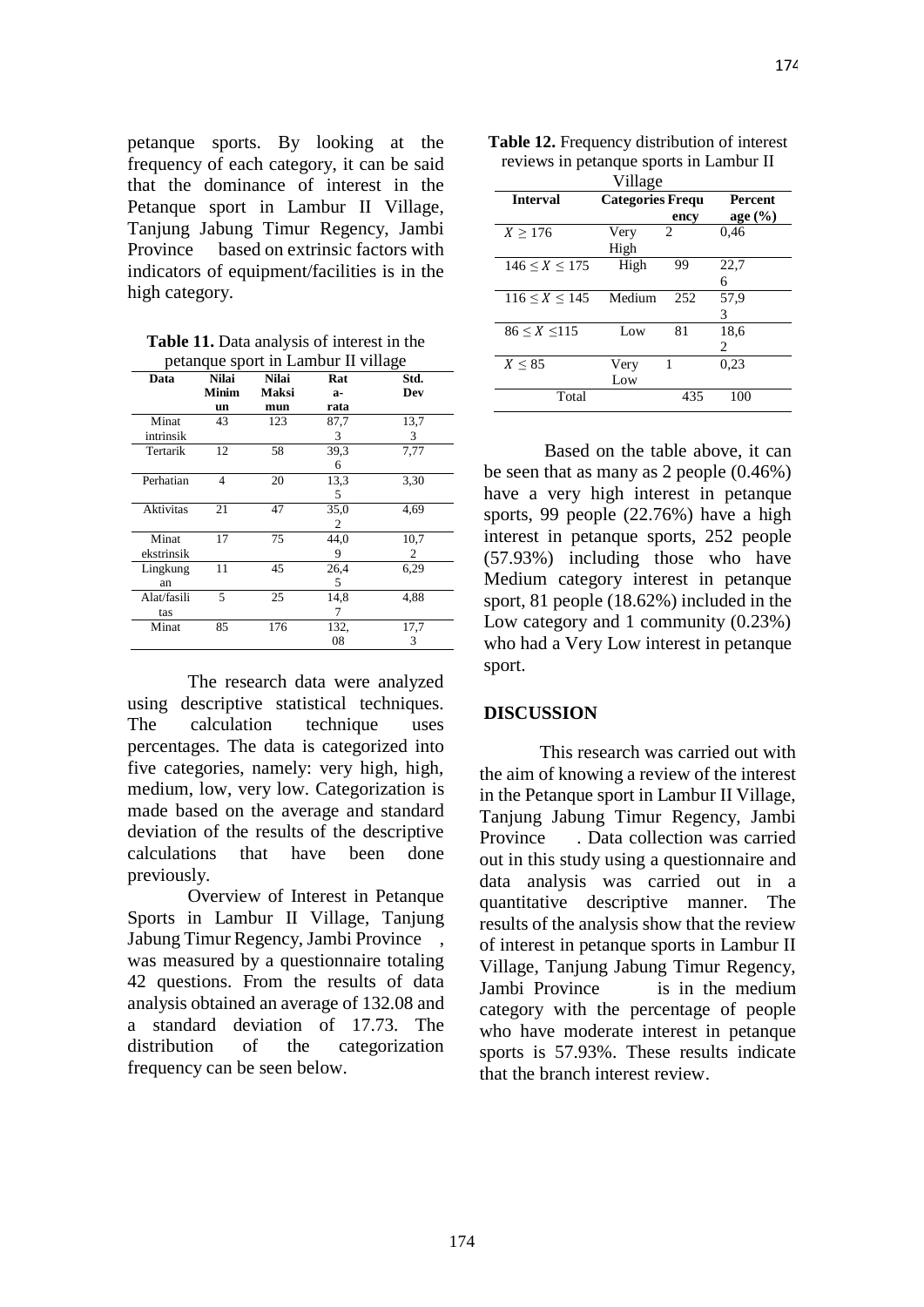Petanque sports in Lambur II Village, Tanjung Jabung Timur Regency, Jambi Province have become popular among the public.

Petanque sport is a sport that is classified as a new sport in Lambur II Village, East Tanjung Jabung Regency, Jambi Province . Interests that have not yet reached the high category show the weak encouragement of the community to do and learn petanque sports. People have an important interest in being able to do and learn sports well so that they get good results, namely the achievement of sports achievements. The review of interest in the Petanque sport in Lambur II Village, Tanjung Jabung Timur Regency, Jambi Province used in this study was influenced by intrinsic and extrinsic factors. Based on the data analysis of the intrinsic factor of the community in Lambur II Village, Tanjung Jabung Timur Regency, Jambi Province , the Petanque sport was moderate. This shows that the factors originating within the community have started to be strong, with a percentage of 57.70%.

The intrinsic factor consists of three indicators, including interest indicators, attention indicators and activity indicators. The results of data analysis showed that the review of interest in the Petanque sport in Lambur II Village, Tanjung Jabung Timur Regency, Jambi Province , which was measured based on the interest indicator was moderate, with a percentage of 53.79%. The results of data analysis showed that the review of interest in the Petanque sport in Lambur II Village, Tanjung Jabung Timur Regency, Jambi Province , which was measured based on the attention indicator was moderate with the percentage 47.81%. Attention indicator is the indicator with the lowest percentage of intrinsic factor. The results of data analysis showed that the review of interest in Petanque sports in Lambur II Village, Tanjung Jabung Timur Regency, Jambi Province towards Petanque sports as measured by activity indicators was moderate with a percentage of 59.31%. Based on the description of the data analysis above, the attention indicator is the indicator with the lowest result among the other two indicators of intrinsic factor. People don't seem to pay much attention to this sport that involves themselves directly, when in fact paying attention is something that must be started from within to create a better interest in each individual.Based on the data analysis of extrinsic factors, the interest in the Petanque sport in Lambur II Village, Tanjung Jabung Timur Regency, Jambi Province is moderate. This shows that factors originating from outside the community have started to become strong, with a percentage of 57.24%.

Extrinsic factors consist of two indicators, including environmental indicators, and indicators of tools/facilities. The results of data analysis showed that the review of interest in the Petanque sport in Lambur II Village, Tanjung Jabung Timur Regency, Jambi Province , which was measured based on environmental indicators was moderate, with a percentage of 58.62%. The results of data analysis showed that the review of interest in the Petanque sport in Lambur II Village, Tanjung Jabung Timur Regency, Jambi Province , which was measured based on the indicators of tools/facilities was moderate with a percentage 35.86%. The tool/facility indicator is the indicator with the lowest percentage on extrinsic factors. Based on the description of the data analysis above, environmental indicators are the indicators with the highest results among the two indicators used in extrinsic factors. Petanque sports activities are mostly carried out in outdoor activities, or in loose spaces. People are less interested in petanque sports because activities make people more exposed to sunlight, this is one of the things that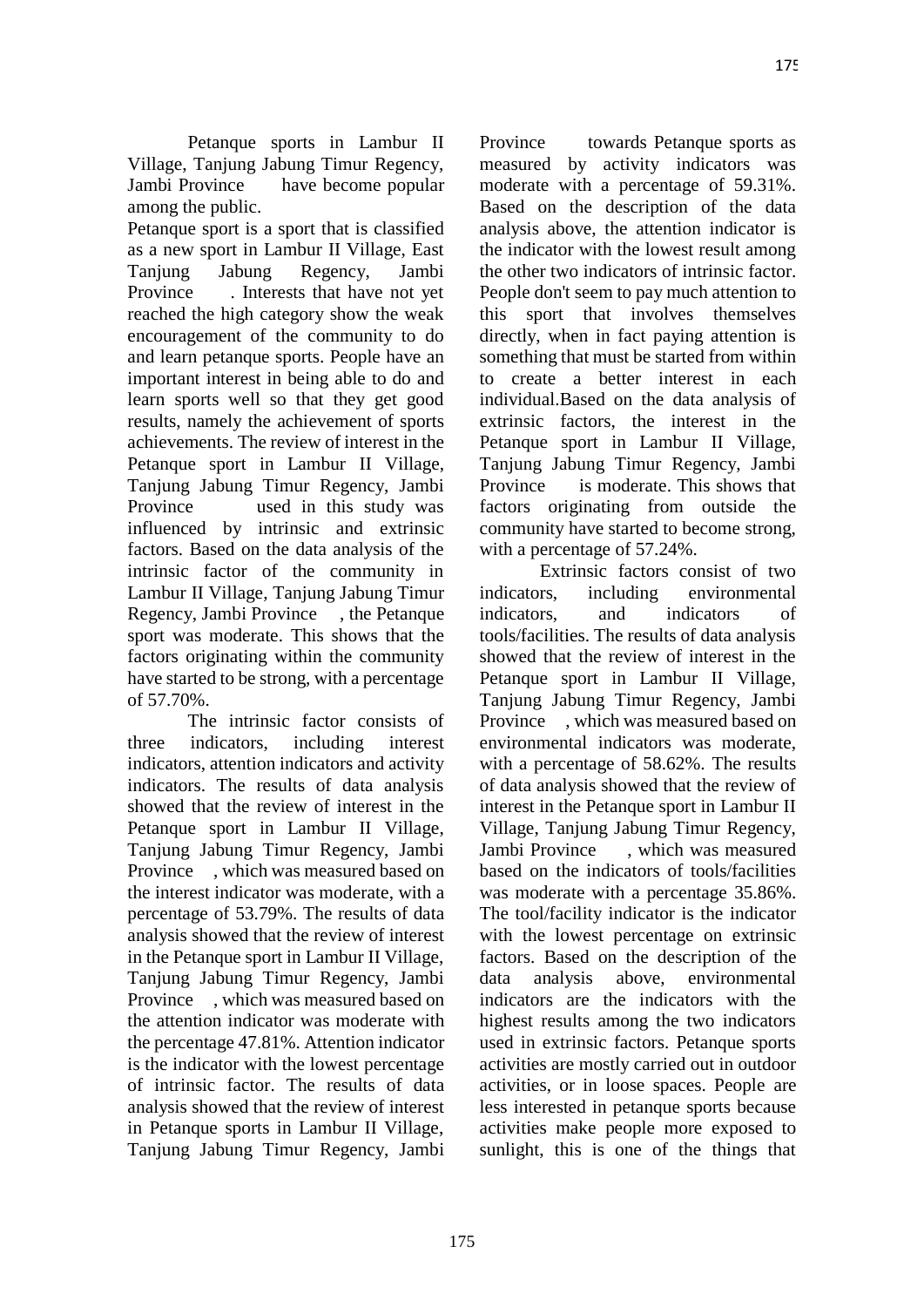176

makes people less interested when measured on environmental indicators.

This research has been pursued in accordance with procedures and resulted in objective research, but it is believed that it will not be free from errors and limitations. The limitations in this study are:

- 1. It is possible for respondents to fill in, because respondents want it to be completed quickly.
- 2. There is a possibility that respondents answered questions that were not in accordance with the actual situation they experienced or felt, so that the data collected did not match what was expected.
- 3. There is a possibility can be bias in respondents' answers to the real answers, this is due to the time of data collection by respondents in an inappropriate atmosphere.

### Inclusion

Based on the research conducted, it was obtained data that the results of the analysis of each factor that influenced the interest of the people of the village of Lambur II, Tanjung Jabung Timur Regency, Jambi Province and the results of the analysis of each indicator that influenced the interest of the people of the village of Lambur II, Tanjung Jabung Timur Regency, Jambi Province towards petanque sports based on intrinsic factors. is moderate, with indicators of interest being moderate, attention being moderate and activity being moderate. And the interest of the people of Lambur II village, Tanjung Jabung Timur Regency, Jambi Province towards petanque sports based on extrinsic factors is moderate with environmental indicators being medium and indicators of equipment/facilities being moderate. So it can be said that the interest of the people of Lambur II village, Tanjung Jabung Timur Regency, Jambi Province, towards petanque sports is moderate.

### **ACKNOWLEDGMENT**

Thanks are conveyed to all parties who have supported and helped both physically, spiritually and valuable time for researchers, especially to the Tanjung Jabung Timur district government which has facilitated this research.

#### **REFERENCES**

- Arikunto, S. (2010). Prosedur Penelitian. Jakarta: Rineka Ilmu Suffisance Ulimpa. 2015. Adat-Istiadat Suku Moi Dari Masa Ke Masa.
- Annas, B. (2012). Olahraga Petanque, Cara Bermain dan Sejarahnya. Diakses dari http://sibukforever. blogspot. com/2011/11/olahraga-petanque-cara bermain-dan. html, tanggal, 15.
- Harsono,(2017). Kepelatihan Olahraga, teori dan methodologi. PT. Remaja Rosdakarya, Bandung
- Harsono(2016). Latihan Kondisi Fisik (Untuk atlet dan Kesehatan). PT. Remaja Rosdakarya, Bandung
- Hermawan, I. (2012). Gerak dasar permainan olahraga Petanque. Jakarta: Deputi Pemberdayaan olahraga Kemenpora.
- Jannah, M. (2017). Psikologi Olahraga Student Handbook. Gowa: PT Edukasi Pratama Madani (Edu Tama).
- Lubis,Syahroni,(2011).Metode Penelitian Pendidikan.Padang:Sukabina Press.
- Muhibbinsyah. (2009). Psikologi Pendidikan dengan Pendekatan Baru. Bandung: PT. Remaja Rosdakarya.
- Riduwan,(2009).Belajar Mudah Penelitian Untuk Guru,Karyawan dan Peneliti Pemula. Bandung:Alfabeta
- Sardiman. (2011). Psikologi Umum. Jakarta: Aksara Basa.
- Slameto, (2010). Belajar dan Faktor-faktor yang Mempengaruhinya. Jakarta: Rineka Cipta.
- Sudijono,Anas.(2012).Pengantar Statistik Pendidikan.Jakarta:Rajawali Pers.